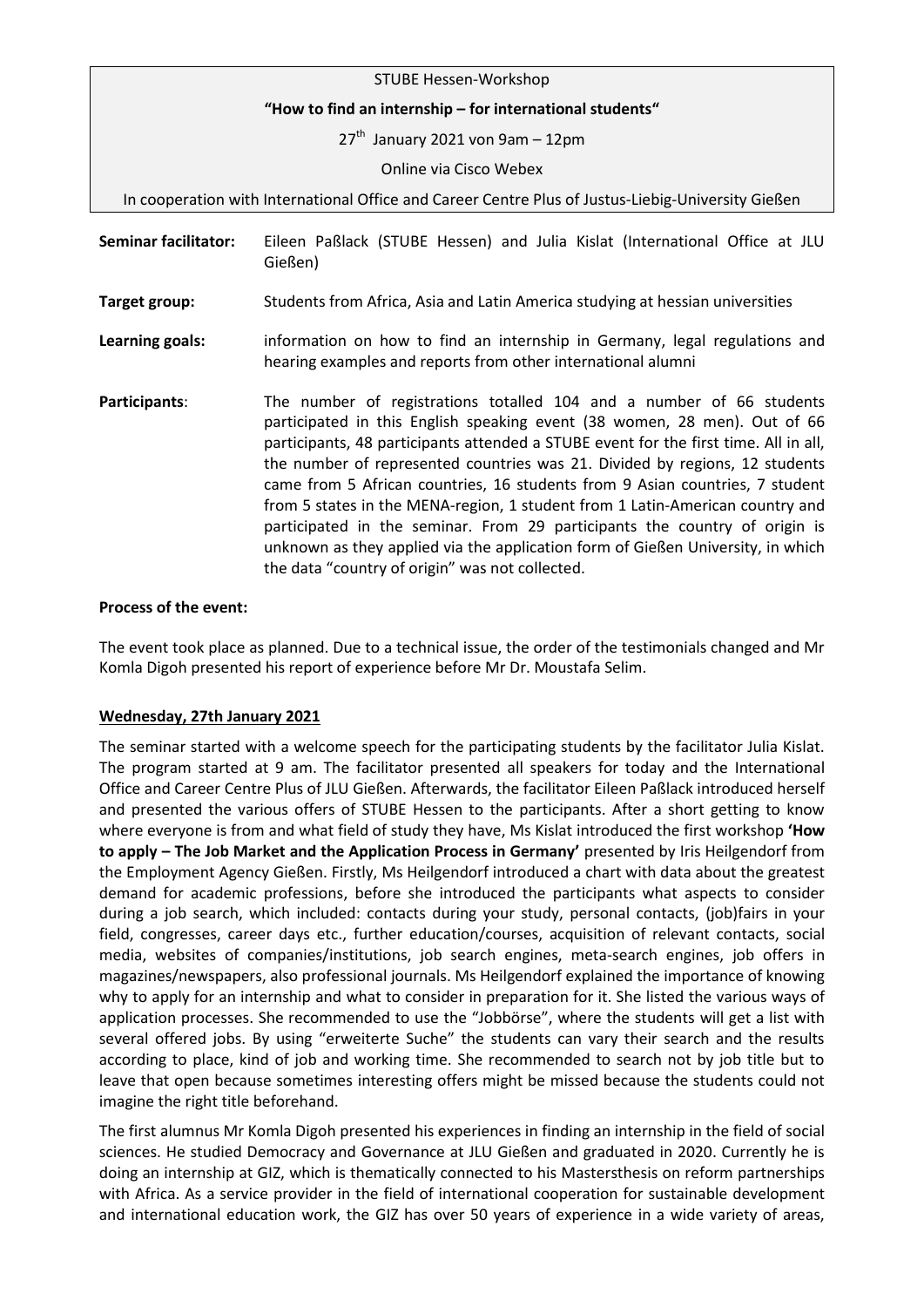including economic development and employment promotion, energy and the environment, and peace and security. Their main commissioning party is the German Federal Ministry for Economic Cooperation and Development (BMZ). In his internship he works on the G20-initiative "Compact with Africa" (CwA) and the "Marshallplan with Africa" (Germany). The CwA is the central pillar of the G20 Africa Partnership, which was launched under the German Presidency of the G20 in March 2017. It aims to respond to some of the biggest challenges of the African continent, such as its rapid population growth and pervasive un- and underemployment. As of now, eleven countries (Benin, Côte d'Ivoire, Egypt, Ethiopia, Ghana, Guinea, Morocco, Rwanda, Senegal, Togo and Tunisia) have joined the Compact based on which they cooperate with the International Monetary Fund, the WorldBank, the African Development Bank and bilateral G20 partners.

Mr Digoh recommended the students to use every opportunity they have to learn different languages during their studies. There are many language-courses free of charge for students. Also it is important to have a student job that already is connected to the preferred career paths. Building your network with professors and lecturers during your studies is also crucial. They mostly have contacts which they can forward the students and are supportive. Last but not least he reminded the students to stay courageous as he also faced several rejections of internship application.

The second alumnus Mr Dr Moustafa Selim also studied at JLU Gießen. He did his masters in Agrobiotechnolgy. Now he is a lecturer and researcher on grapevine diseases and insect pests, at Hochschule Geisenheim University of Applied Sciences. He presented his career path from receiving a BSc in horticulture from Ain-Shams University (Cairo/Egypt), over his MSc in Agrobiotechnology from Gießen University to his PhD in Phytopathology from Gießen University (Germany). Mr Selim gave the advice to visit jobfairs, which is also possible virtually. Job fairs often don't just cater to prospective employees, but also to prospective interns. Students can talk directly to recruitment consultants about what they are looking for and make some important contacts. It's also worth keeping an eye on your university's calendar—many universities have open career days or their own career fairs and recruiting events which are attended by companies and their recruitment consultants, which can also be a great source of information.

In the final talk Ms Gabriele Lieser from the Foreigners Authority Giessen presented the legal regulations for doing an internship alongside the studies but also for the job entry after graduation. The temporary residence permit entitles the holder to take up a student job. This does not apply in the first of residence during a stay for the purpose of preparatory measures for a course of study, except during holidays. Foreigners are granted a temporary residence permit for up to 18 months, if they successfully completed a course of study in the federal territory. Ms Lieser also presented the legal regulations for international students for working in Germany alongside their studies. Many students in Germany have jobs in their spare time. Some of them are research assistants (wissenschaftliche Hilfskraft – Hiwi) in universities, research institutes or libraries, for example, whilst others work as waiters or babysitters. Like German students, those who come from EU/EEA countries are allowed to work for up to 20 hours a week during semesters. There is no limit to what they can earn during semester breaks. Anyone from a country outside the EU can work 120 full days or 240 half-days without the consent of the Federal Employment Agency (BA). In case international students are working as academic or student assistants and as long as their studies are not impaired by it, this work can be carried out for an unlimited period of time. The Foreigners Authority must still be informed if the students wish to work as an academic or student assistant.

In case of obligatory internships stipulated in the study and examination regulations as a mandatory component of a course of studies, there are no particularities of residence law to be taken into account, i.e. an obligatory internship will always be permitted to international students. The occupation involved in an obligatory internship will also not be credited to the 120 days of permitted occupation. But voluntary internships in terms of residence law are assessed as normal employment circumstances and are usually possible only in the context of the 120-day rule for work permit-free secondary activities (exceptions are practical examination projects and study-related activities at universities / research institutions). An internship counts as an occupation regardless of whether it is paid or unpaid.

All speakers gave the opportunity to answer every question the participants have.